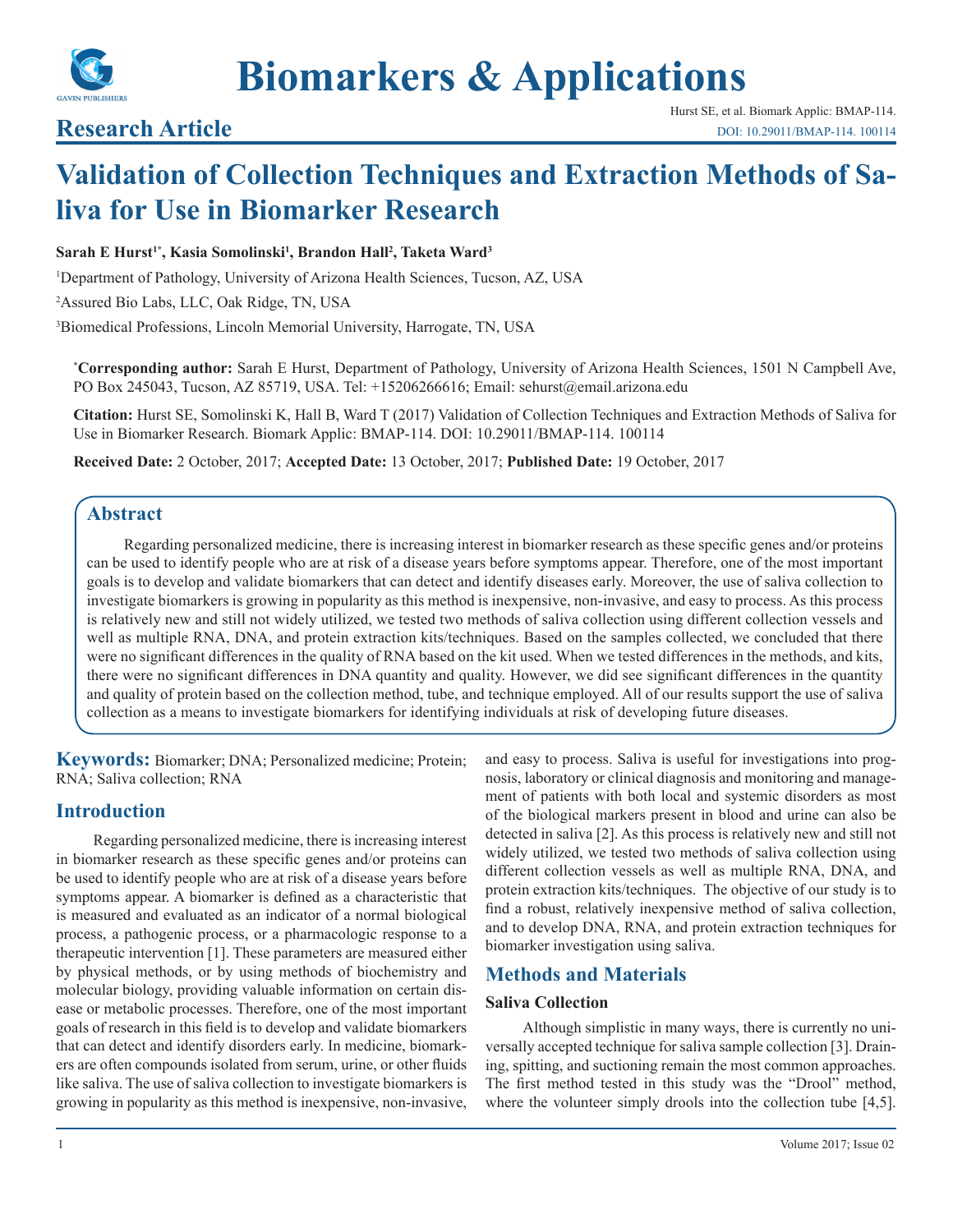**Citation:** Hurst SE, Somolinski K, Hall B, Ward T (2017) Validation of Collection Techniques and Extraction Methods of Saliva for Use in Biomarker Research. Biomark Applic: BMAP-114.

The second method tested was the "Stimulated" version [4-7] a modified version of the "Spitting" method. In our "Stimulated" method, the volunteer chews on a piece of para film for 1 minute, and then the saliva produced is collected into a tube. Before either method employed, subjects were instructed to clean his or her oral cavity by rinsing with water for 1 minute. Afterwards, subjects waited 10 minutes before collecting the saliva sample as collecting saliva too soon after rinsing may reduce the amount of DNA that can be extracted, and it can also affect hormone/biomarker analyses [4]. All subjects  $(n = 2)$  provided informed written consent, in accordance with the tenets of the Declaration of Helsinki, under South College IRB-approved protocol 14-012. A number of companies have introduced a variety of devices aimed at collecting saliva. For this study, we used one common one from DNA Genotek, and the others were simple 15 mL conical tubes (Fisher brand and Corning).

#### **DNA, RNA, and Protein Extraction**

For RNA isolation, we tested 3 extraction kits -RNEasy Mini kit (Qiagen), Pure Link RNA Mini kit (Thermo Fisher Scientific), and SV Total RNA Isolation system (Pro mega). For each kit, the manufacturer's instructions were followed to extract total RNA. Once quantified on a Nano drop (Thermo Fisher Scientific), the total RNA was stored at -20 °C for use at a later date. For DNA isolation, we tested 2 extraction kits-prep IT L2P (DNA Genotek) and ReliaPrep Blood g DNA Mini prep system (Pro mega). The total DNA extracted was quantified on a Nano drop (Thermo Fisher Scientific), and stored at -20°C until further use.

We tested whether or not a lysis buffer was needed for saliva samples. Therefore, the samples tested either had 1X RIPA buffer, or no buffer at all. Briefly, those Lysates isolated using RIPA buffer were done so according to standard methods. Briefly, 500 uL of saliva was lysed in RIPA buffer containing a protease inhibitor cocktail at 4°C for 30min. Lysates were centrifuged at 16,000g for 30min at 4°C. Those Lysates where RIPA buffer was not used underwent similarly conditions, but without the buffer added. Protein estimation was performed using the BCA kit (Thermo Fisher Scientific), according to the manufacturer's instructions.

Immuno blot analysis was carried out according to standard procedures. Equal concentrations (25 *μ*gs) of proteins were resolved on 8% SDS-PAGE, using 2X Laemmli sample buffer. Cell Lysates were denatured by heating before being applied to SDS-PAGE gel. After electrophoresis, proteins were transferred to nitrocellulose membranes, blocked for 1 h in blocking solution (5% BSA in TBST buffer), and incubated with GAPDH primary antibody overnight at 4°C. GAPDH was detected with HRPconjugated secondary antibodies, and antibody-protein complexes were visualized using ECL (Thermo Fisher Scientific).

#### **Densitometry Analysis**

Relative densitometry analyses of the immuno blots were determined using Image J (http://rsb.info.nih.gov/ij/index.html) analysis software. A ratio of relative density was calculated for each protein of interest.

#### **Statistical Analysis**

For all experiments, we performed statistical calculations in Microsoft Excel and Graph Pad Prism 6. One-Way Repeated-Measure Analysis of Variance (ANOVA) with Bonferroni adjustment was used to compare differences between multiple groups. Post hoc analysis was conducted if warranted; Tukey tests (95%). The probability of significant differences between two groups was determined using Student's t- test and the p-values were adjusted using Benjamini-Hochberg principles for correct for false discovery rate. The data are expressed as Mean  $\pm$  Standard Error (SEM) of two independent experiments performed in duplicate. A p-value of 0.05 was considered to indicate a statistically significant difference.

## **Results and Discussion**

#### **Saliva Collection**

Salivary diagnostics is a dynamic field that is being incorporated as part of disease diagnosis, clinical monitoring and for making important clinical decisions for patient care [1]. Our results show that there is a significant difference (p-value  $= 0.01$ ) in un stimulated vs. stimulated protein expression as shown in Figure 1.



**Figure 1:** Significant differences in protein expression observed in unstimulated vs. stimulated saliva collection. Samples from a single subject (#4) were collected under both unstimulated and stimulated conditions using the same type of sample collection device (DNA Genotek). Protein Lysates were subjected to Western blot analysis with antibody directed against GAPDH. Band intensities were quantified from the 16-bit digital image by densitometry in Image J (NCBI). All data are representative of two experiments with each sample repeated in duplicate.

For our experiments, we were able to collect about 2 mL of saliva from the stimulated method versus 0.5 mL of saliva via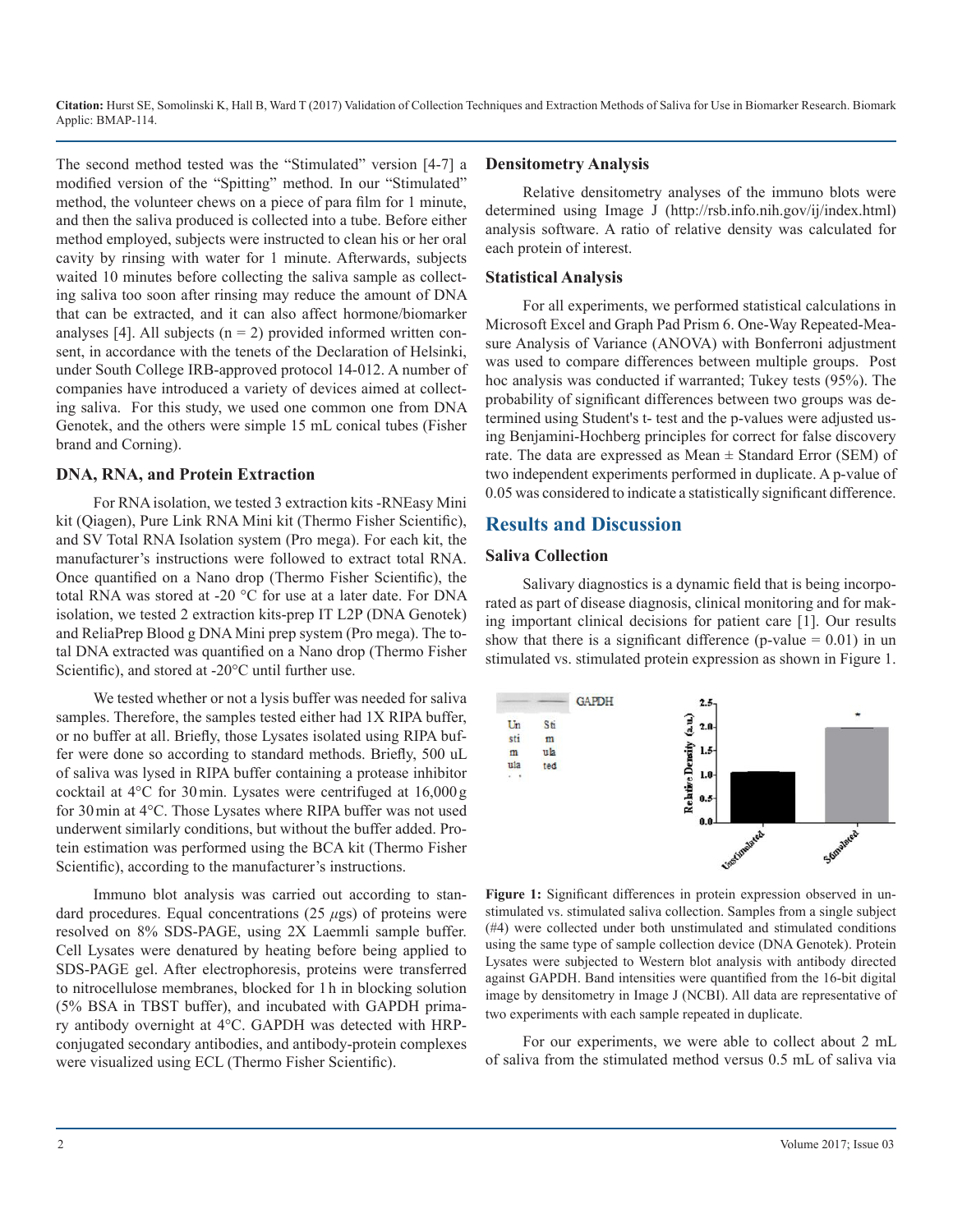**Citation:** Hurst SE, Somolinski K, Hall B, Ward T (2017) Validation of Collection Techniques and Extraction Methods of Saliva for Use in Biomarker Research. Biomark Applic: BMAP-114.

the unstimulated method. Our findings lead to using our modified stimulated method for saliva collection, as the gold standard drool methods as well as other stimulated methods have limitations. Patients with dry mouth or issues with salivation (especially the elderly) cannot produce enough saliva for collection, and trying to have them do so takes a greater amount of time compared to stimulated collection [8]. Moreover, men tend to produce more saliva than women without stimulation [5], whereas with stimulation, the volumes are the same (data not shown). As a result, all subsequent experiments utilized the stimulated method for collection. While collection of saliva is undemanding, noninvasive, safer to handle, easier to ship and store, and economical [3,8], the use of saliva as a diagnostic fluid has yet to become commonplace. One reason for this maybe that while most biomarkers detected in the blood are also found in saliva, their levels are substantially diminished [3,9].

#### **DNA, RNA, and Protein Extraction**

Once all the samples were collected, the DNA and RNA kits were tested. First, we found that there were no significant differences between the DNA kits tested with regards to quality [F (1, 4)  $= 0.3726$ , p = 0.5746] or quantity [F (1, 4) = 0.3332, p = 0.5947] as shown in Figure 2.



Figure 2: No significant differences between DNA kits. Samples from Subject #1 and #2 were collected under stimulated conditions. For each kit, the manufacturer's instructions were followed to extract total DNA, which was quantified on a Nano drop and stored for use at a later date. We found that there were no significant differences between the DNA kits tested with regards to quality  $[F(1, 4) = 0.3726, p = 0.5746]$  or quantity  $[F$   $(1, 4) = 0.3332$ ,  $p = 0.5947$ ]. All data are representative of one experiment with each sample repeated in triplicate (n=6).

Similar results were seen in other studies [8-10]. Furthermore, we also observed no significant differences between the RNA kits tested with regards to quality  $[F (2, 18) = 1.225, p =$ 0.3171] or quantity  $[F (2, 18) = 1.265, p = 0.3061]$  (Figure 3). These results make sense as most commercially available kits and tubes are comparable to one another. Neither of the kits yielded high purity samples, but this may be due to contaminants not being removed completely during the extraction procedure, or was indicative of the lower concentration of nucleic acids.



**Figure 3:** No significant differences between RNA kits. Samples from Subject #1 and #2 were collected under stimulated conditions. For each kit, the manufacturer's instructions were followed to extract total RNA, which was quantified on a Nano drop and stored for use at a later date. We found that there were no significant differences between the RNA kits tested with regards to quality  $[F (2, 18) = 1.225, p = 0.3171]$  or quantity  $[F$  $(2, 18) = 1.265$ ,  $p = 0.3061$ ]. All data are representative of one experiment with each sample repeated in triplicate (n=6).

As for the protein, the concentration of protein ranged from 0.5 mg/mL to over 2.0 mg/mL Protein samples collected in the Fisher brand and Corning tubes yielded the highest protein concentrations, while the commercial Oragene tubes yielded very little protein (Figure 4). We noted significant differences between